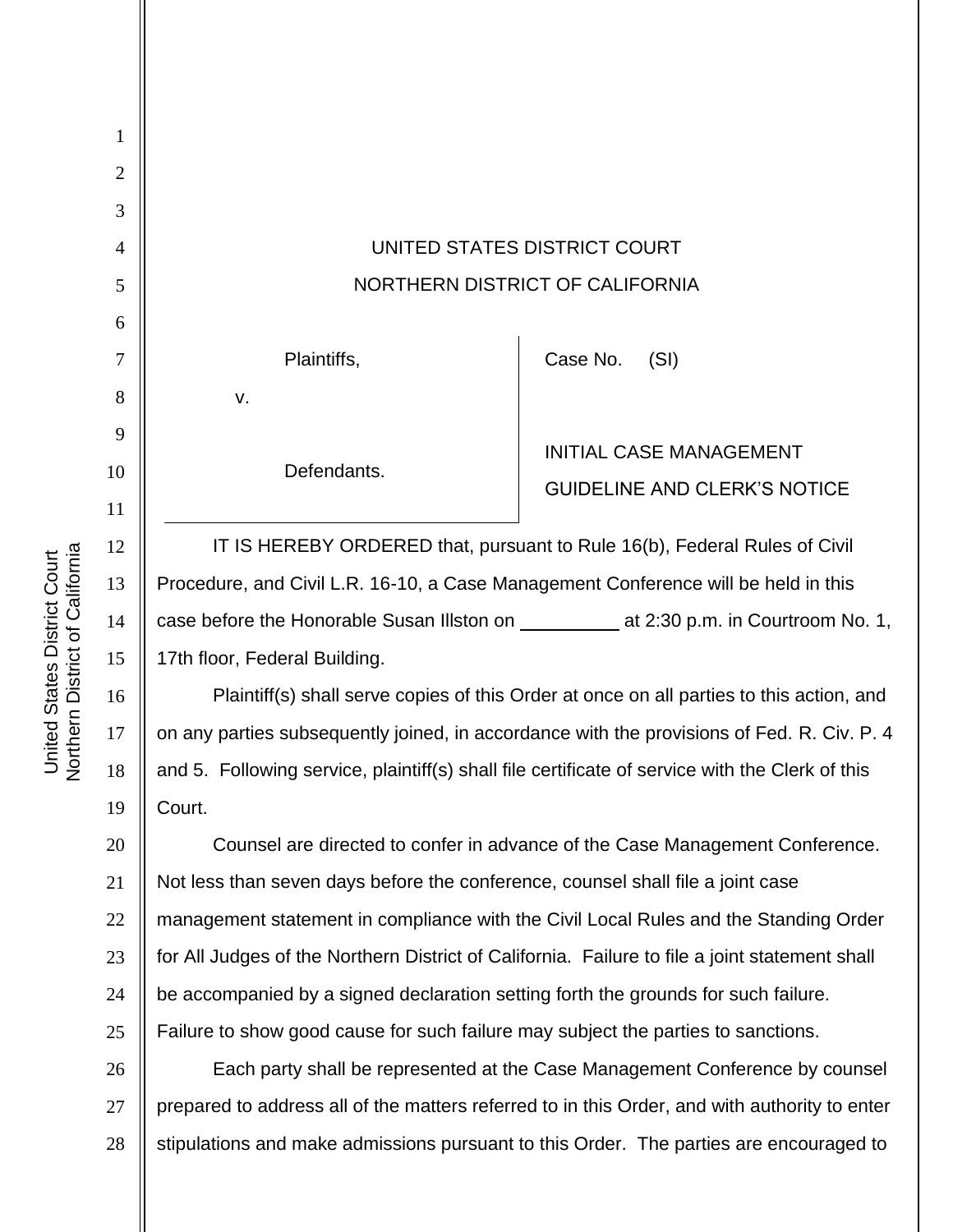1 2

3

4

5

6

7

8

9

10

11

12

13

14

15

16

17

18

attend.

Any request to reschedule the above dates should be made in writing, and by stipulation, if possible, not less than ten days before the conference date. Good cause must be shown.

At the case management conference the parties should be prepared to address and resolve the following: setting the date and the estimated length of the trial; setting the date for discovery cutoff; setting the date to designate experts and other witnesses; and setting the date for the pretrial conference.

Patent Cases: Counsel in patent cases shall include the following information in their joint case management statements (initial and further) and shall come to the CMC prepared to discuss: (1) whether any terms of the patents-in-suit have been or are being construed by any adjudicating body, either previously or currently; and (2) whether there are any plans to file a petition for IPR, to file for ex parte reexamination, or to initiate proceedings before the U.S. International Trade Commission.

Standing Orders: All parties shall comply with the Standing Order for All Judges of the Northern District of California concerning the contents of the joint case management conference statement and Judge Illston's Standing Order.

Failure to comply with this Order or the Local Rules of this Court may result in sanctions. See Fed. R. Civ. P. 16(f), Civil L.R. 1-4.

## 20

21

28

19

## NOTICE TO PRO SE LITIGANTS IN NON-PRISONER ACTIONS:

22 23 24 If you are proceeding in this lawsuit without an attorney, and have not been granted leave to proceed in *forma pauperis*, then the following directives apply to you in the prosecution of your case.

25 26 27 The court hereby ORDERS you to comply with the service requirements of Rule 4 of the Federal Rules of Civil Procedure as set forth below. Failure to follow the procedures set forth in this order may result, under Rule 4(m), in dismissal of your case.

2

**Northern District of California** Northern District of California United States District Court United States District Court